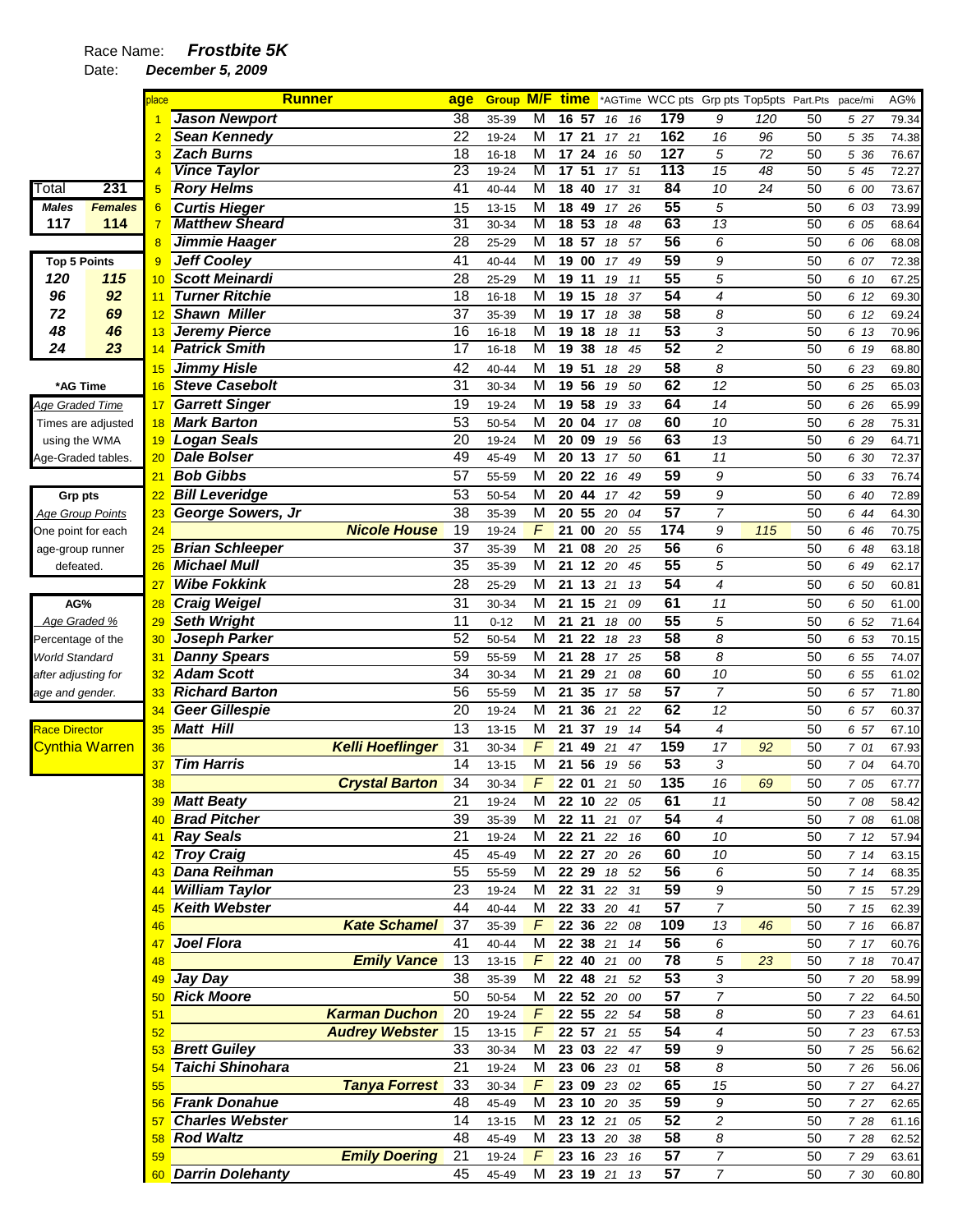| place    | <b>Runner</b>                                | age             | Group M/F time |                 |        |                      |             |          | *AGTime WCC pts Grp pts Top5pts Part.Pts |                          |          | pace/mi      | AG%            |
|----------|----------------------------------------------|-----------------|----------------|-----------------|--------|----------------------|-------------|----------|------------------------------------------|--------------------------|----------|--------------|----------------|
| 61       | <b>Kevin Lingg</b>                           | 33              | 30-34          | M               |        | 23 21                | 23          | 05       | 58                                       | 8                        | 50       | 731          | 55.89          |
| 62       | <b>Brenda Burns</b>                          | 51              | 50-54          | F               |        | 23 30                | 20          | 00       | 60                                       | 10                       | 50       | 7 34         | 73.99          |
| 63       | <b>Mark Stosberg</b>                         | 33              | 30-34          | M               |        | 23 40                | 23          | 24       | $\overline{57}$                          | $\overline{7}$           | 50       | 7 37         | 55.14          |
| 64       | <b>Vince Punzo</b>                           | 47              | 45-49          | М               |        | 23 43                | 21          | 15       | 56                                       | 6                        | 50       | 7 38         | 60.72          |
| 65       | <b>Lauren Shade</b>                          | $\overline{21}$ | 19-24          | F               | 23     | 49                   | 23          | 49       | 56                                       | 6                        | 50       | 7 40         | 62.14          |
| 66       | <b>Sandy Grubb</b>                           | 43              | 40-44          | $\overline{F}$  |        | 23 53                | 22          | 22       | 56                                       | 6                        | 50       | 741          | 66.17          |
| 67       | <b>Mindy Ward</b>                            | 38              | 35-39          | $\overline{F}$  |        | 24 04                | 23          | 26       | 62                                       | 12                       | 50       | 7 45         | 63.16          |
| 68       | <b>Darin Dubbs</b>                           | 40              | 40-44          | M               |        | 24 08                | 22          | 49       | 55                                       | 5                        | 50       | 7 46         | 56.56          |
| 69       | <b>Dennis Nicholson</b>                      | 38              | 35-39          | M               |        | 24 11                | 23          | 12       | 52                                       | 2                        | 50       | 7 47         | 55.61          |
| 70       | <b>Tom Sheard</b>                            | $\overline{55}$ | 55-59          | M               |        | 24 12                | 20          | 19       | $\overline{55}$                          | 5                        | 50       | 7 47         | 63.50          |
| 71       | Jesus Jimenez                                | 20              | 19-24          | M               |        | 24 17                | 24          | 01       | $\overline{57}$                          | 7                        | 50       | 7 49         | 53.70          |
| 72       | <b>Mary Trinh</b>                            | 22              | 19-24          | F               |        | 24 24                | 24          | 24       | $\overline{55}$                          | 5                        | 50       | 7 51         | 60.66          |
| 73       | <b>Chuck Shingledecker</b>                   | 66              | 65-69          | M               |        | 24 27                | 18          | 38       | $\overline{52}$                          | $\overline{c}$           | 50       | 7 52         | 69.24          |
| 74       | <b>Ronnie Lindley</b>                        | 53              | 50-54          | M               |        | 24 27                | 20          | 52       | $\overline{56}$                          | 6                        | 50       | 7 52         | 61.81          |
| 75       | <b>Heather Herrmann</b>                      | $\overline{28}$ | 25-29          | F               | 24     | 28                   | 24          | 28       | 61                                       | $\overline{11}$          | 50       | 7 53         | 60.49          |
| 76       | <b>Robbie Perales</b>                        | 14              | $13 - 15$      | M               | 24     | 33                   | 22          | 19       | 51                                       | $\mathbf{1}$             | 50       | 7 54         | 57.80          |
| 77       | <b>Andy Newport</b>                          | 12              | $0 - 12$       | M               |        | 24 34                | 21          | 19       | 54                                       | 4                        | 50       | 7 54         | 60.53          |
| 78       | <b>Bill Stuckey</b>                          | 45              | 45-49          | M               |        | 24 37                | 22          | 24       | 55                                       | 5                        | 50       | 7 55         | 57.59          |
| 79       | <b>Patrick Williams</b>                      | 59              | 55-59          | M               |        | 24 41                | 20          | 02       | 54                                       | 4                        | 50       | 7 57         | 64.42          |
| 80       | <b>Stacey Roberts</b>                        | $\overline{27}$ | 25-29          | F               |        | 24 46                | 24          | 46       | 60                                       | 10                       | 50       | 7 58         | 59.76          |
| 81       | <b>Kathy Barton</b><br><b>Jane Terashima</b> | 53<br>60        | 50-54          | F<br>F          |        | 24 53<br>24 55       | 20          | 38       | 59<br>52                                 | 9<br>$\overline{c}$      | 50       | 8 01         | 71.73          |
| 82       | <b>Gene Black</b>                            | 67              | 60-64          | M               |        | 24 57                | 18          | 44       | $\overline{51}$                          | $\mathbf{1}$             | 50<br>50 | 8 01         | 78.98          |
| 83<br>84 | <b>Mark Cox</b>                              | 32              | 65-69<br>30-34 | M               | 24     | 59                   | 18<br>24    | 50<br>47 | 56                                       | 6                        | 50       | 8 02<br>8 02 | 68.48<br>52.04 |
| 85       | <b>Kelly Burk</b>                            | $\overline{36}$ | 35-39          | $\overline{F}$  |        | 25 07                | 24          | 43       | 61                                       | 11                       | 50       | 8 05         | 59.88          |
| 86       | <b>Morgan Spivey</b>                         | 16              | $16 - 18$      | F               | 25     | 10                   | 24          | 20       | 55                                       | 5                        | 50       | 8 06         | 60.81          |
| 87       | <b>Eileen Cravens</b>                        | $\overline{52}$ | 50-54          | $\overline{F}$  |        | 25 18                | 21          | 15       | 58                                       | 8                        | 50       | 8 09         | 69.62          |
| 88       | <b>Delaney Williams</b>                      | 12              | $0 - 12$       | $\overline{F}$  |        | 25 31                | 23          | 12       | 55                                       | 5                        | 50       | 8 13         | 63.80          |
| 89       | <b>Chris Williams</b>                        | 43              | 40-44          | M               | $25\,$ | 32                   | 23          | 36       | 54                                       | 4                        | 50       | 8 13         | 54.68          |
| 90       | <b>Kyle Frost</b>                            | 21              | 19-24          | M               |        | 25 37                | 25          | 31       | 56                                       | 6                        | 50       | 8 15         | 50.56          |
| 91       | <b>Michael King</b>                          | 54              | 50-54          | М               |        | 25 41                | 21          | 44       | 55                                       | 5                        | 50       | 8 16         | 59.34          |
| 92       | <b>Arlene Berger</b>                         | $\overline{33}$ | 30-34          | F               | 25     | 44                   | 25          | 36       | 64                                       | 14                       | 50       | 8 17         | 57.81          |
| 93       | <b>Courtney Phillips</b>                     | 12              | $0 - 12$       | F               |        | 25 47                | 23          | 26       | $\overline{54}$                          | 4                        | 50       | 8 18         | 63.14          |
| 94       | <b>Raymond Blevins</b>                       | 51              | 50-54          | M               | 25     | 49                   | 22          | 24       | 54                                       | $\overline{4}$           | 50       | 8 19         | 57.59          |
| 95       | <b>Rachel Dana</b>                           | 21              | 19-24          | F               |        | 25 50                | 25          | 50       | $\overline{54}$                          | $\overline{\mathcal{L}}$ | 50       | 8 19         | 57.29          |
| 96       | <b>Amy Boxell</b>                            | 21              | 19-24          | $\overline{F}$  |        | 25 51                | 25          | 51       | 53                                       | 3                        | 50       | 8 19         | 57.25          |
| 97       | <b>Hannah Leveridge</b>                      | 16              | 16-18          | F               | 25     | 53                   | 25          | 02       | 54                                       | $\overline{4}$           | 50       | 8 20         | 59.13          |
| 98       | <b>Phillip Pinegar</b>                       | 20              | 19-24          | M               |        | 25 56                | 25          | 39       | 55                                       | 5                        | 50       | 8 21         | 50.28          |
| 99       | <b>Stephanie Ingram</b>                      | 29              | 25-29          | F               |        |                      | 25 57 25 57 |          | 59                                       | 9                        | 50       | 8 21         | 57.03          |
|          | 100 Walter Evans                             | 44              | 40-44          | M               |        | 26 01                | 23          | 51       | 53                                       | 3                        | 50       | 8 2 2        | 54.08          |
| 101      | <b>Katie Lahmann</b>                         | 15              | $13 - 15$      | F               |        |                      | 26 02 24    | 52       | 53                                       | 3                        | 50       | 8 2 3        | 59.53          |
|          | 102 Joey Verhasselt                          | $\overline{18}$ | $16 - 18$      | M               |        | 26 03 25             |             | 11       | $\overline{51}$                          | $\mathbf{1}$             | 50       | 8 2 3        | 51.21          |
| 103      | <b>Kelly Day</b>                             | 43<br>30        | 40-44          | F<br>$\sqrt{ }$ |        | 26 04 24             |             | 25       | 55<br>63                                 | 5                        | 50       | 8 2 3        | 60.63          |
| 104      | <b>Sarah Smith</b><br><b>Meredith Faller</b> | 21              | 30-34          | $\sqrt{ }$      |        | 26 04 26<br>26 06 26 |             | 04       | $\overline{52}$                          | 13<br>$\overline{c}$     | 50<br>50 | 8 2 3        | 56.79          |
| 105      | 106 Marvin Esham                             | 63              | 19-24<br>60-64 | M               |        | 26 07 20             |             | 06<br>27 | 52                                       | 2                        | 50       | 8 24<br>8 24 | 56.70<br>63.07 |
| 107      | <b>Amy Decker</b>                            | 43              | $40 - 44$      | $\overline{F}$  |        | 26 17 24             |             | 37       | 54                                       | $\overline{4}$           | 50       | 8 28         | 60.13          |
|          | 108 Kevin Gramman                            | 46              | 45-49          | M               |        | 26 22                | 23          | 48       | 54                                       | 4                        | 50       | 8 2 9        | 54.19          |
|          | 109 Jake Schamel                             | 12              | $0 - 12$       | M               |        | 26 34 23             |             | 03       | 53                                       | 3                        | 50       | 8 33         | 55.97          |
|          | 110 Jason Whitney                            | 31              | 30-34          | M               |        | 26 52                | 26          | 44       | 55                                       | 5                        | 50       | 8 3 9        | 48.25          |
| 111      | <b>Brenda Baumer</b>                         | 45              | 45-49          | F               |        | 26 53                | 24          | 39       | 63                                       | 13                       | 50       | 8 39         | 60.04          |
| 112      | <b>Crystal Evans</b>                         | 29              | 25-29          | F               |        | 26 54 26             |             | 54       | 58                                       | 8                        | 50       | 8 3 9        | 55.02          |
| 113      | <b>Jessica McKinney</b>                      | 32              | 30-34          | $\digamma$      |        | 26 59 26             |             | 54       | 62                                       | 12                       | 50       | 8 41         | 55.01          |
|          | 114 Joseph Wilmot                            | 33              | 30-34          | M               |        | 26 59 26             |             | 40       | 54                                       | 4                        | 50       | 8 41         | 48.36          |
| 115      | <b>Tonya Burroughs</b>                       | 22              | 19-24          | F               |        | $\overline{27}$ 01   | 27          | 01       | $\overline{51}$                          | $\mathbf{1}$             | 50       | 8 42         | 54.78          |
|          | 116 George Stump                             | 72              | $70+$          | M               |        | 27 07 19             |             | 21       | 50                                       | 0                        | 50       | 8 44         | 66.68          |
|          | 117 Charles Warner                           | 50              | 50-54          | M               |        | 27 13 23             |             | 48       | 53                                       | 3                        | 50       | 8 4 6        | 54.19          |
|          | 118 Tom Carrico                              | 56              | 55-59          | M               |        | 27 21                | 22          | 46       | 53                                       | 3                        | 50       | 8 48         | 56.66          |
| 119      | <b>Heather Wampole</b>                       | 27              | 25-29          | $\sqrt{ }$      |        | 27 25                | 27          | 25       | 57                                       | $\overline{7}$           | 50       | 8 49         | 53.98          |
| 120      | <b>Jessica Haney</b>                         | 28              | 25-29          | F               |        |                      | 27 25 27 25 |          | 56                                       | 6                        | 50       | 8 49         | 53.98          |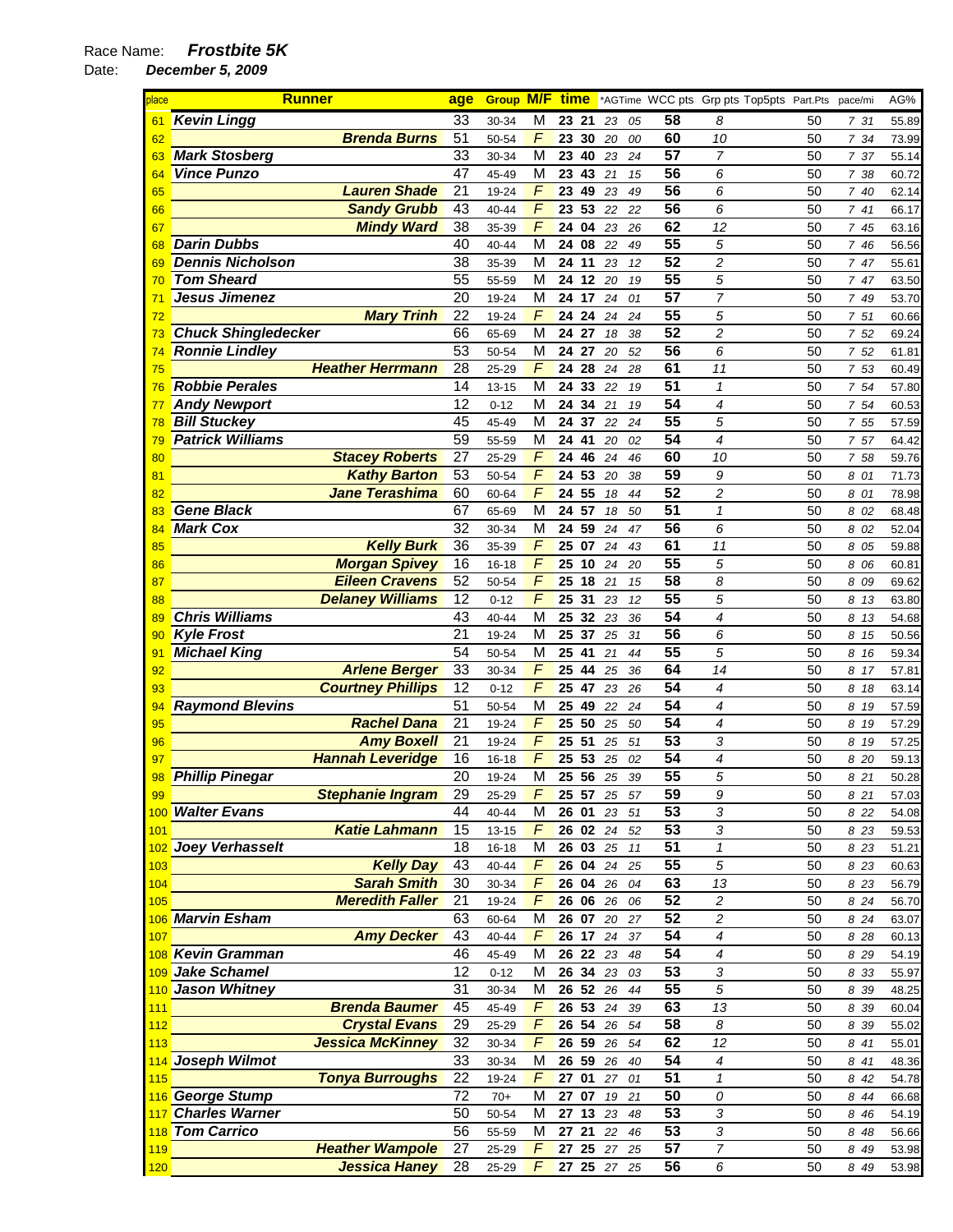| place       | <b>Runner</b>              | age             |           |                |       |          |    |    |                 | <b>Group M/F time</b> *AGTime WCC pts Grp pts Top5pts Part.Pts pace/mi |    |       | AG%   |
|-------------|----------------------------|-----------------|-----------|----------------|-------|----------|----|----|-----------------|------------------------------------------------------------------------|----|-------|-------|
| 121         | <b>Seth Bischoff</b>       | 28              | 25-29     | M              | 27 34 |          | 27 | 34 | 53              | 3                                                                      | 50 | 852   | 46.80 |
|             | <b>Hennie Van Nierkerk</b> | 46              | 45-49     | M              | 27 38 |          | 24 | 57 | $\overline{53}$ | 3                                                                      | 50 | 8 54  | 51.71 |
| 123         | <b>Kelly Weaver</b>        | 36              | 35-39     | F              | 27 41 |          | 27 | 15 | 60              | 10                                                                     | 50 | 8 55  | 54.33 |
| 124         | <b>Martha Taylor</b>       | 52              | 50-54     | F              | 27    | 44       | 23 | 18 | $\overline{57}$ | $\overline{7}$                                                         | 50 | 8 56  | 63.52 |
|             | 125 Greg Kurtz             | 52              | 50-54     | M              | 27    | 45       | 23 | 53 | 52              | 2                                                                      | 50 | 8 56  | 54.02 |
|             | 126 George Stallings       | 60              | 60-64     | M              | 27    | 56       | 22 | 28 | 51              | $\pmb{\mathcal{1}}$                                                    | 50 | 8 59  | 57.42 |
| 127         | <b>Cherie Dolehanty</b>    | 40              | 40-44     | $\overline{F}$ | 28 10 |          | 27 | 04 | $\overline{53}$ | 3                                                                      | 50 | 9 04  | 54.69 |
| 128         | <b>Jill Brand</b>          | 39              | 35-39     | $\overline{F}$ | 28 18 |          | 27 | 23 | 59              | 9                                                                      | 50 | 9 07  | 54.05 |
|             | <b>Mark Barker</b>         | 47              | 45-49     | M              | 28 31 |          | 25 | 33 | 52              | 2                                                                      | 50 | 9 11  | 50.50 |
| 130         | <b>Sean Vance</b>          | 19              | 19-24     | M              | 28 35 |          | 27 | 59 | $\overline{54}$ | 4                                                                      | 50 | 9 12  | 46.10 |
| 131         | <b>Robbo Robinson</b>      | 42              | 40-44     | M              | 28 41 |          | 26 | 42 | 52              | 2                                                                      | 50 | 9 14  | 48.31 |
|             | <b>Dawson Ward</b>         | 8               | $0 - 12$  | M              | 28 51 |          | 21 | 52 | $\overline{52}$ | 2                                                                      | 50 | 9 17  | 59.00 |
| 133         | <b>Stephanie Hamilton</b>  | 31              | 30-34     | $\sqrt{2}$     |       | 28 52 28 |    | 50 | 61              | 11                                                                     | 50 | 9 17  | 51.34 |
| 134         | <b>Lori Appleby</b>        | 18              | $16 - 18$ | F              | 28 53 |          | 28 | 34 | 53              | 3                                                                      | 50 | 9 18  | 51.79 |
| 135         | <b>Pamela Justice</b>      | 39              | 35-39     | $\overline{F}$ | 28 54 |          | 27 | 58 | 58              | 8                                                                      | 50 | 9 18  | 52.93 |
| 136         | <b>Diana White</b>         | 44              | 40-44     | $\overline{F}$ | 28 59 |          | 26 | 52 | 52              | 2                                                                      | 50 | 9 20  | 55.08 |
| 137         | Sara Tyre                  | 31              | 30-34     | $\overline{F}$ | 29 03 |          | 29 | 01 | 60              | 10                                                                     | 50 | 9 21  | 51.01 |
| 138         | <b>Jim Duke</b>            | 46              | 45-49     | M              | 29 05 |          | 26 | 15 | 51              | $\mathbf{1}$                                                           | 50 | 9 22  | 49.13 |
| 139         | <b>Jameson Duke</b>        | 23              | 19-24     | M              | 29 07 |          | 29 | 07 | 53              | 3                                                                      | 50 | 9 22  | 44.30 |
| 140         | <b>Leah Appleby</b>        | 21              | 19-24     | $\overline{F}$ | 29 09 |          | 29 | 09 | 50              | 0                                                                      | 50 | 9 23  | 50.77 |
| <u>141</u>  | <b>Denise Retz</b>         | 30              | 30-34     | F              |       | 29 17 29 |    | 16 | 59              | 9                                                                      | 50 | 9 26  | 50.56 |
| 142         | <b>Barbie Scrogham</b>     | 63              | 60-64     | F              | 29 17 |          | 21 | 03 | 51              | $\mathcal I$                                                           | 50 | 9 26  | 70.29 |
| 143         | <b>Russ Uhte</b>           | 28              | 25-29     | M              | 29 39 |          | 29 | 39 | $\overline{52}$ | 2                                                                      | 50 | 9 3 3 | 43.51 |
| 144         | <b>Mariah Spivey</b>       | 10              | $0 - 12$  | F              | 29 40 |          | 25 | 44 | 53              | 3                                                                      | 50 | 9 33  | 57.51 |
| 145         | <b>Colleen O'Maley</b>     | 14              | $13 - 15$ | $\overline{F}$ | 29    | 41       | 27 | 58 | 52              | 2                                                                      | 50 | 9 33  | 52.94 |
|             | 146 Mike O'Maley           | 45              | 45-49     | M              | 29 42 |          | 27 | 01 | 50              | 0                                                                      | 50 | 9 34  | 47.74 |
| 147         | <b>Bruce Phillips</b>      | 58              | 55-59     | M              | 29    | 43       | 24 | 19 | 52              | 2                                                                      | 50 | 9 34  | 53.04 |
| 148         | <b>Diane Bolser</b>        | 51              | 50-54     | $\sqrt{2}$     | 29 52 |          | 25 | 25 | 56              | 6                                                                      | 50 | 9 37  | 58.22 |
| 149         | <b>Susan Fowble</b>        | 58              | 55-59     | F              | 30 09 |          | 23 | 20 | 55              | 5                                                                      | 50 | 9 42  | 63.41 |
| 150         | <b>Sherry Platt</b>        | 39              | 35-39     | $\overline{F}$ | 30 21 |          | 29 | 22 | $\overline{57}$ | 7                                                                      | 50 | 9 46  | 50.40 |
| <u> 151</u> | <b>Scott Clayton</b>       | 32              | 30-34     | M              | 30 22 |          | 30 | 08 | 53              | 3                                                                      | 50 | 9 46  | 42.81 |
| 152         | <b>Debbie Delk</b>         | 38              | 35-39     | F              | 30 24 |          | 29 | 36 | 56              | 6                                                                      | 50 | 9 47  | 50.00 |
| 153         | <b>Ann Gibbs</b>           | 50              | 50-54     | F              | 30 25 |          | 26 | 14 | $\overline{55}$ | 5                                                                      | 50 | 9 47  | 56.43 |
| 154         | <b>Dana Budd</b>           | 55              | 55-59     | M              | 30 26 |          | 25 | 33 | $\overline{51}$ | $\mathbf{1}$                                                           | 50 | 9 48  | 50.49 |
| 155         | <b>Maggie Cox</b>          | 47              | 45-49     | F              | 31    | 17       | 28 | 00 | 62              | 12                                                                     | 50 | 10 04 | 52.84 |
| <b>156</b>  | <b>Katie Temple</b>        | 17              | $16 - 18$ | $\sqrt{ }$     | 31 17 |          | 30 | 38 | 52              | 2                                                                      | 50 | 10 04 | 48.32 |
| 157         | <b>Lynn Neanen</b>         | 41              | 40-44     | F              | 31    | 18       | 29 | 50 | $\overline{51}$ | $\mathbf{1}$                                                           | 50 | 10 04 | 49.60 |
| 158         | <b>Kristin Ward</b>        | 29              | 25-29     | F              | 31    | 20       | 31 | 20 | 55              | 5                                                                      | 50 | 10 05 | 47.23 |
| 159         | <b>Elisha Vecera</b>       | 33              | 30-34     | F              |       | 31 24 31 |    | 14 | 58              | 8                                                                      | 50 | 10 06 | 47.38 |
| 160         | <b>Jane Allen</b>          | 35              | 35-39     | F              | 31    | 26       | 31 | 04 | 55              | 5                                                                      | 50 | 10 07 | 47.64 |
| 161         | <b>Rachel Seals</b>        | 18              | $16 - 18$ | F              | 31 38 |          | 31 | 18 | 51              | 1                                                                      | 50 | 10 11 | 47.29 |
| 162         | <b>Mandy Flatter</b>       | 30              | 30-34     | $\overline{F}$ |       | 31 39    | 31 | 38 | 57              | 7                                                                      | 50 | 10 11 | 46.78 |
| 163         | <b>Lori Wright</b>         | 42              | 40-44     | F              | 31    | 42 29    |    | 58 | 50              | 0                                                                      | 50 | 10 12 | 49.39 |
| 164         | <b>Clifford Clark</b>      | 56              | 55-59     | M              |       | 32 08 26 |    | 45 | $\overline{50}$ | 0                                                                      | 50 | 10 21 | 48.23 |
| <b>165</b>  | <b>Stephen Johnson</b>     | 52              | 50-54     | M              | 32 09 |          | 27 | 40 | $\overline{51}$ | $\mathbf{1}$                                                           | 50 | 10 21 | 46.62 |
| 166         | <b>Mary Saintignon</b>     | 60              | 60-64     | $\sqrt{ }$     |       | 32 14 24 |    | 15 | 50              | 0                                                                      | 50 | 10 22 | 61.05 |
| <b>167</b>  | <b>Lindsay Boatright</b>   | 29              | 25-29     | $\overline{F}$ | 32 24 |          | 32 | 24 | 54              | 4                                                                      | 50 | 10 26 | 45.68 |
| 168         | <b>Shawna Mader</b>        | 45              | 45-49     | F              | 32 38 |          | 29 | 55 | 61              | 11                                                                     | 50 | 10 30 | 49.46 |
|             | 169 Jonathan Geise         | 20              | 19-24     | M              | 32 43 |          | 32 | 22 | 52              | 2                                                                      | 50 | 10 32 | 39.86 |
| 170         | James Weigel               | $\overline{7}$  | $0 - 12$  | M              | 32 52 |          | 23 | 50 | 51              | $\pmb{\mathcal{1}}$                                                    | 50 | 10 35 | 54.14 |
| 171         | <b>Manda Light</b>         | 28              | 25-29     | F              | 32 53 |          | 32 | 53 | 53              | 3                                                                      | 50 | 10 35 | 45.01 |
| 172         | <b>Judy Pierce</b>         | 47              | 45-49     | $\overline{F}$ |       | 33 08 29 |    | 40 | 60              | 10                                                                     | 50 | 10 40 | 49.89 |
| 173         | <b>Lisa Underwood</b>      | 46              | 45-49     | F              | 33 30 |          | 30 | 22 | 59              | 9                                                                      | 50 | 10 47 | 48.75 |
| 174         | <b>Amy Townsend</b>        | 39              | 35-39     | F              | 33 36 |          | 32 | 31 | $\overline{54}$ | 4                                                                      | 50 | 10 49 | 45.52 |
| 175         | <b>Jamie Hampton</b>       | 33              | 30-34     | $\overline{F}$ | 33 36 |          | 33 | 26 | 56              | 6                                                                      | 50 | 10 49 | 44.28 |
| 176         | <b>James Townsend</b>      | 38              | 35-39     | M              | 33 37 |          | 32 | 15 | 51              | $\pmb{\mathcal{1}}$                                                    | 50 | 10 49 | 40.01 |
| 177         | <b>Saidee Kemp</b>         | $\overline{17}$ | $16 - 18$ | $\overline{F}$ | 33 45 |          | 33 | 02 | 50              | 0                                                                      | 50 | 10 52 | 44.79 |
| 178         | <b>Christonpher Jansen</b> | 17              | $16 - 18$ | M              | 33 45 |          | 32 | 14 | 50              | 0                                                                      | 50 | 10 52 | 40.02 |
|             | 179 Ron McFadden           | 54              | 50-54     | M              | 33 53 |          | 28 | 41 | 50              | 0                                                                      | 50 | 10 54 | 44.98 |
| <b>180</b>  | <b>Karen Strahorn</b>      | 53              | 50-54     | $\overline{F}$ |       | 33 56 28 |    | 08 | 54              | $\boldsymbol{4}$                                                       | 50 | 10 55 | 52.60 |